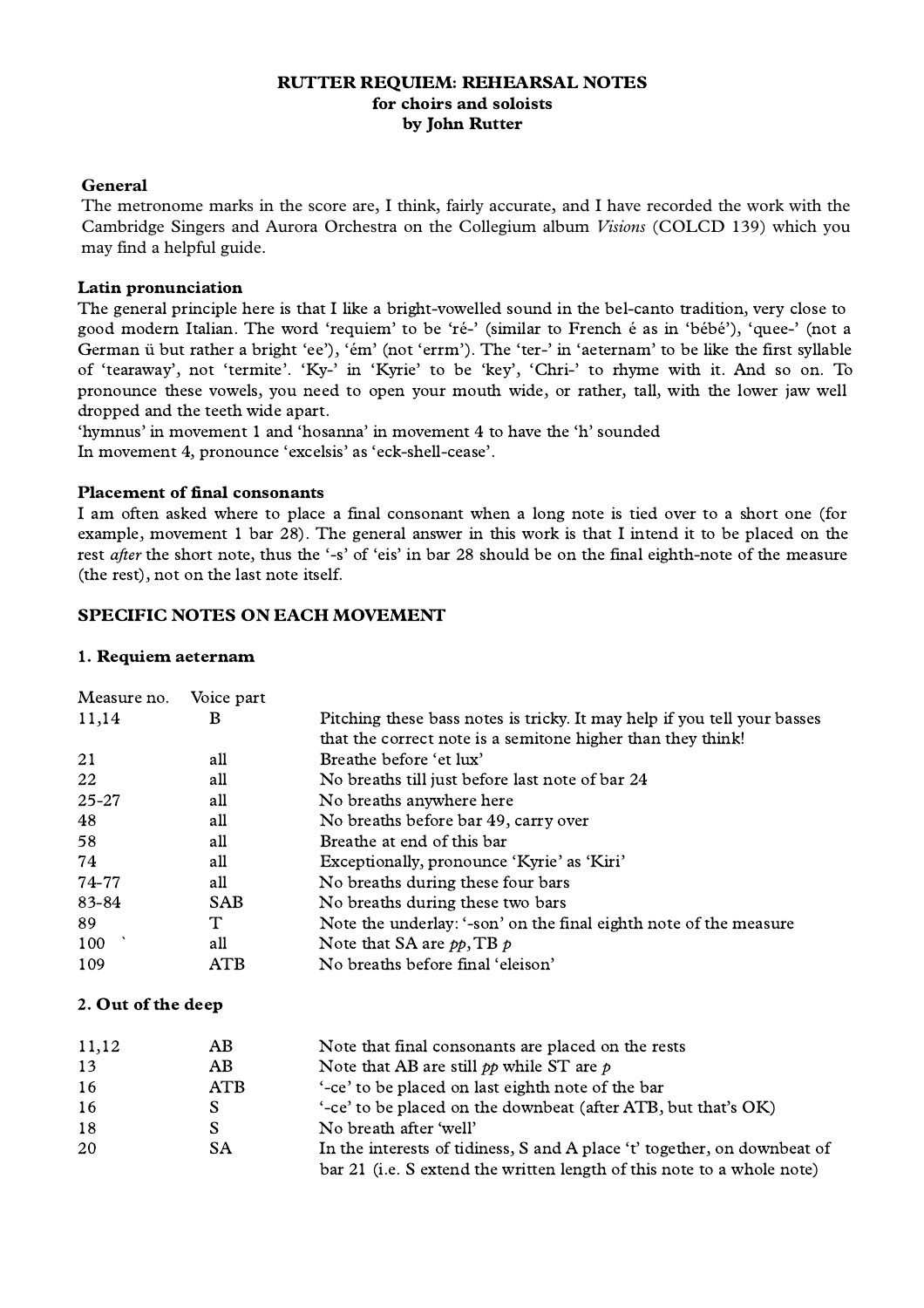| 22    | A           | No breath after 'well'                                                           |
|-------|-------------|----------------------------------------------------------------------------------|
| 29    | all         | No breath after 'mark'                                                           |
| 31    | all         | $\sim$ s' of 'amiss' on beat $3\frac{1}{2}$                                      |
| 31    | TB          | Add a <i>diminuendo</i> (while SA are crescendoing)                              |
| 42    | <b>SA</b>   | '-d' of 'feared' on downbeat                                                     |
| 44    | all         | '-d' of 'Lord' on downbeat                                                       |
| 49    | all         | Exceptionally, place '-st' of 'trust' on downbeat (not $\frac{1}{2}$ beat later) |
| 50    | A           | Dynamic <i>mf</i> rather than $mp$                                               |
| 53-54 | A           | No breath after 'say', carry over to 'before'                                    |
| 59    | S           | No breath after 'Lord'                                                           |
| 60    | all         | No breath after 'mercy'                                                          |
| 62    | all         | Breathe after 'redemption'                                                       |
| 63-64 | all         | No breath after 'Israel'                                                         |
| 64    | ATB         | '-s' of 'sins' on last eighth note of measure (and breathe)                      |
| 65    | S           | '-s' of 'sins' on second eighth note of measure                                  |
| 65    | ${\rm ATB}$ | Insert extra marking, $p$ on 'all'                                               |
|       |             |                                                                                  |

# 3. Pie Jesu

| $12 - 13$ | soloist | No breath after 'aeternam'                                 |
|-----------|---------|------------------------------------------------------------|
| -16       | SА      | Be sure of a good clear 'd' on last eighth note of measure |
| -17       | TR      | Ditto                                                      |
| -19       | all     | Be sure of bright 'ré-'                                    |
| -60       | soloist | Watch for <i>rit</i> . here - don't be early on 'qui-'     |

# 3. Sanctus

| 2, 3      |   | Final 's' of 'sanctus' on last eighth note of measure, and breathe |
|-----------|---|--------------------------------------------------------------------|
|           |   | (ditto for other voices later)                                     |
| 6         |   | Pronounce 'Sabaoth' as 'Sah-bah-ott' (no final 'h')                |
| $8 - 13$  | T | I generally ask baritones to join with tenors here                 |
| $16-17$   | A | No breath after 'tua', carry over to final 'tua'                   |
| 18        |   | No breath between the two 'hosanna's                               |
| $26 - 27$ | B | No breath after 'tua', carry over to final 'tua'                   |

# 4. Agnus Dei

| 3         |           | Comma (a real break in the sound) but no breath at end of this bar       |
|-----------|-----------|--------------------------------------------------------------------------|
| 4         |           | No breath after 'Dei', carry over to 'qui'                               |
| 5         |           | Comma after 'peccata'                                                    |
| 6         |           | Breathe after 'mundi'                                                    |
|           |           | (The above phrasing applies also to A entry in bar 9 and S in bar $16$ ) |
| $22 - 23$ | A         | Rehearse the pitch of this phrase carefully so it isn't flat             |
| 28-29     | all       | No breath after 'woman', carry over to 'hath'                            |
| 31        | all       | Comma after 'live'                                                       |
| 34        | all       | No breath after 'up'                                                     |
| 35        | all       | No breath after 'down'                                                   |
| 38        | ST        | Put an accent on 'sha-'                                                  |
| 40        | AB        | Ditto                                                                    |
| 44        | <b>SA</b> | $pp$ not $p$ (TB must be clearly heard)                                  |
| 45        | TВ        | No breath after 'life'                                                   |
|           |           |                                                                          |